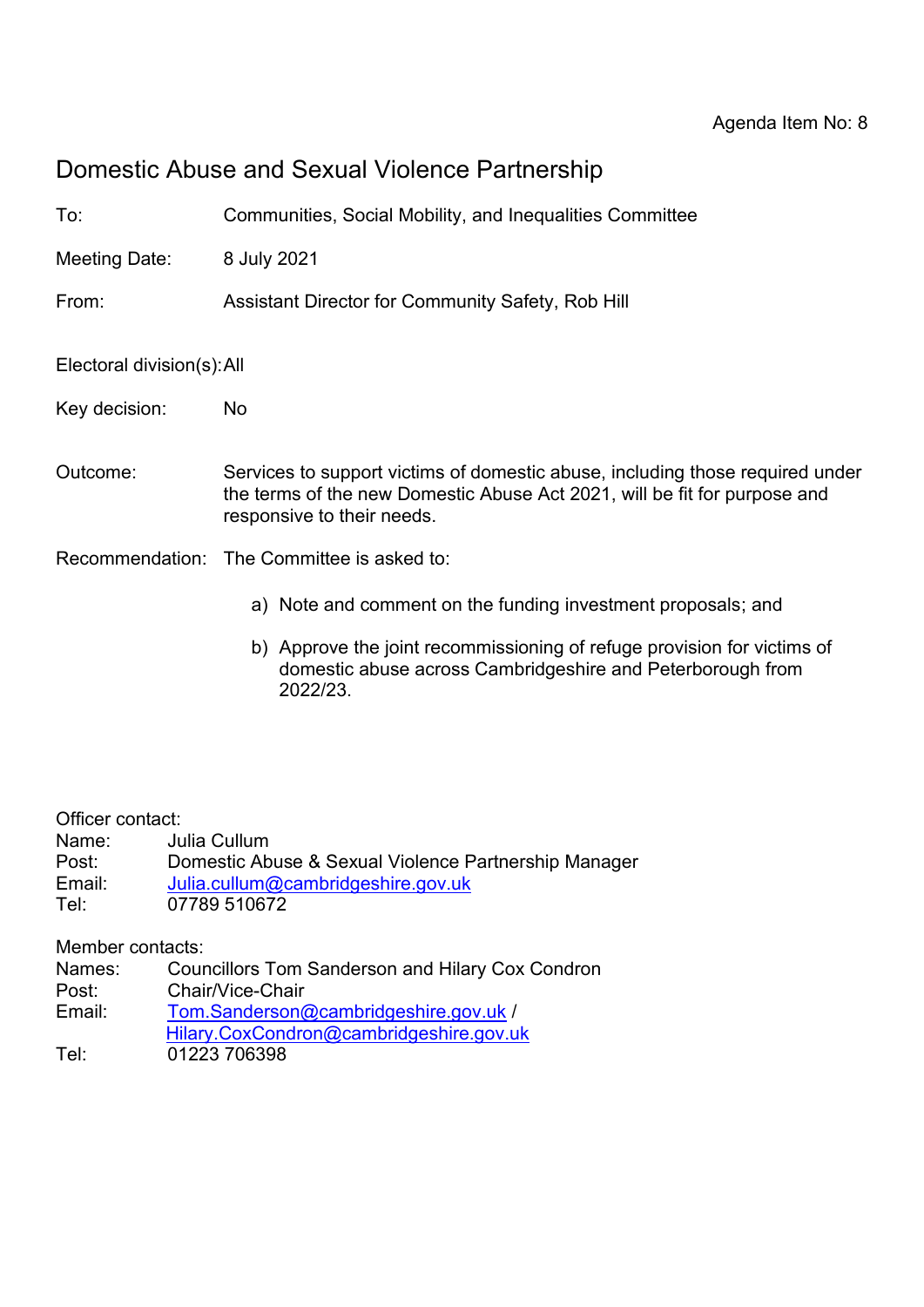# 1. Background

- 1.1 The Domestic Abuse Act 2021 came into force in late April 2021. The Act places a statutory duty on local authorities regarding the provision of safe accommodation for victims of Domestic Violence. This includes refuge accommodation which is currently commissioned in Cambridgeshire until March 2022.
- 1.2 This report provides detail on the Statutory Duty, the funding granted to the council from the Ministry of Housing, Communities and Local Government (MHCLG), and a progress report relating to our White Ribbon accreditation. It also highlights the demand for services during 2020-21 and the impact of the COVID-19 pandemic.

# 2. Main Issues

- 2.1 The four duties of the new Domestic Abuse Act 2021 are as follows:
	- i. Tier 1 local authorities will be required to convene a multi-agency Local Partnership Board (LPB) to support them in performing certain specified functions. These will be to:
		- Assess the need and demand for accommodation-based support for all victims and their children, including those who require cross-border support
		- Develop and publish strategies for the provision of support to cover the locality and diverse groups of victims
		- Give effect to strategies by making commissioning / de-commissioning decisions
		- Meet the support needs of victims and their children
		- Monitor and evaluate local delivery
		- Report back to central Government (annually)
	- ii. A duty on MHCLG to produce the Statutory Guidance
	- iii. A duty for local authorities to have regard to Statutory Guidance in exercising the above functions; and,
	- iv. A duty on Tier 2 district, borough and city councils and London Boroughs to cooperate with Tier 1 authorities.
- 2.2 Local Partnership Board
- 2.2.1 The Board will support Tier 1 authorities in exercising their functions under the duty, including advising on undertaking a local needs assessment, developing, and publishing strategies and reporting back to the Government.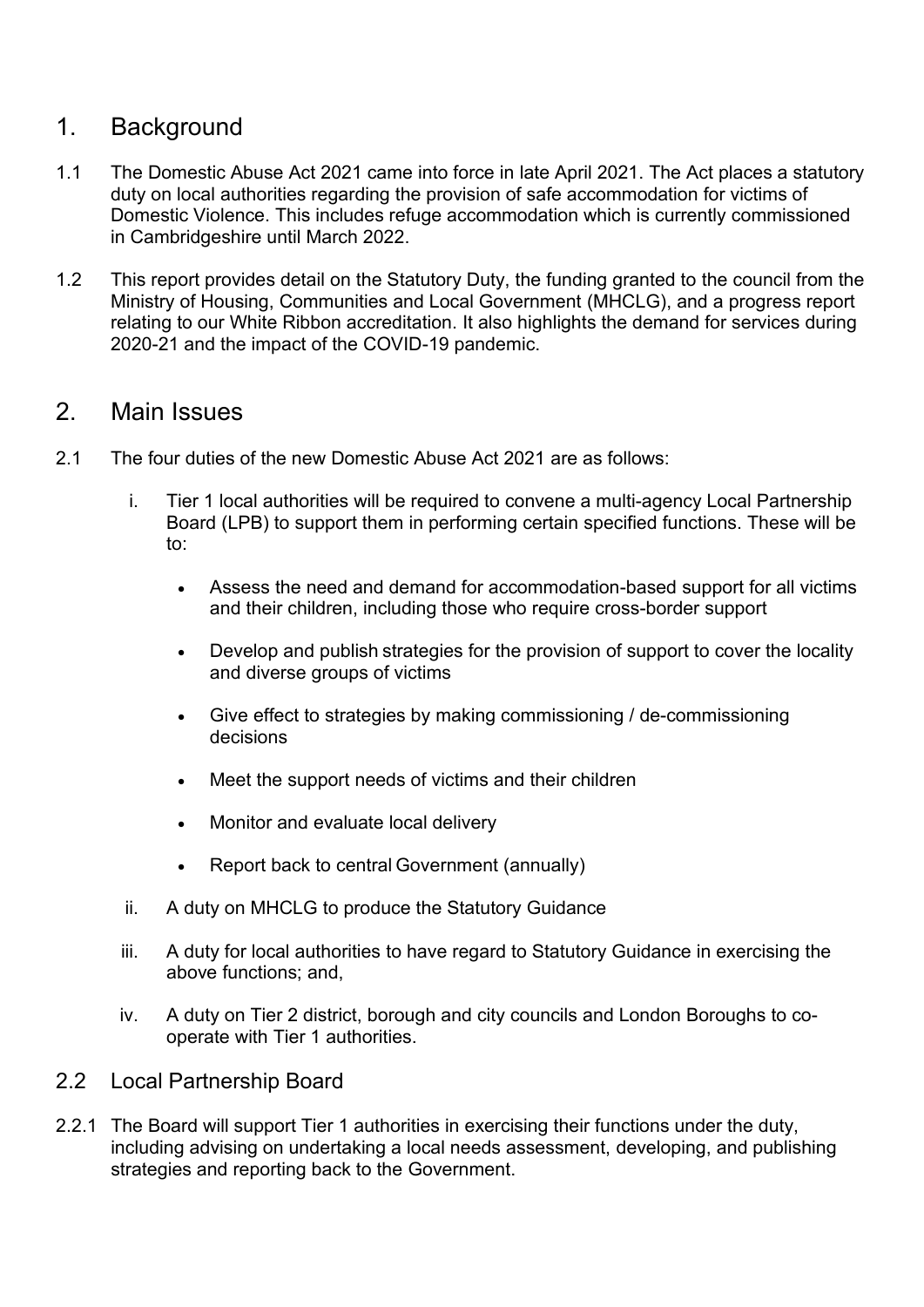- 2.2.2 Authorities should work closely with local services, drawing on their expertise and experience of supporting victims to further understand the varying needs and appropriate approaches needed to address them.
- 2.2.3 Tier two authorities must, so far as reasonably practicable, cooperate with lead authorities in exercising the requirements under this duty.
- 2.2.4 Across Cambridgeshire and Peterborough there is already a Domestic Abuse and Sexual Violence Partnership Board in place, which meets the duty as set out in legislation.
- 2.3 Needs Assessments and Strategies
- 2.3.1 Needs assessments will take place every 3 years, with an annual refresh, using a standardised needs assessment form from the MHCLG. Needs Assessments will explore the level of need for support services within safe accommodation for victims of domestic abuse, including those presenting from out of area. As well as the level of need more broadly, it should include an assessment of the level of need for specialist support services.
- 2.3.2 Using the needs assessment, Tier 1 authorities will develop strategies clearly setting out the local approach in supporting victims of domestic abuse within safe accommodation.
- 2.3.3 Tier 1 local authorities, with support from the Local Partnership Board, will need to submit a report to the MHCLG setting out how they have met their duty towards the end of 2021.
- 2.4 Funding
- 2.4.1 Cambridgeshire County Council has been allocated £1,140,318 for 2021/22 to support our responsibilities under the new Act. In addition, the Cambridgeshire and Peterborough Domestic Abuse Partnership has also been allocated an additional £408,000 from the Home Office, as continuation of the Children Affected by Domestic Abuse funding. This fund will continue to be held and managed by Cambridgeshire County Council to support young people.
- 2.4.2 Both MHCLG and the Local Government Association have indicated there is funding for future years, however, the level of funding will not be confirmed until autumn 2021.The Home Office funding is expected to end in March 2022.
- 2.4.3 The conditions of the MHCLG grant as set out in the Memorandum of Understanding are as follows:

"The grant only covers revenue expenditure relating to the functions set out in the new statutory duty (within the Domestic Abuse Act) on Tier 1 Local Authorities relating to the provision of support to victims of domestic abuse and their children residing within safe accommodation".

- 2.4.4 The Act will put in place a statutory framework for the delivery of support to victims of domestic abuse and their children residing within safe accommodation, including:
	- Assessing the need for accommodation-based support for all victims and their children, including those who require cross border support.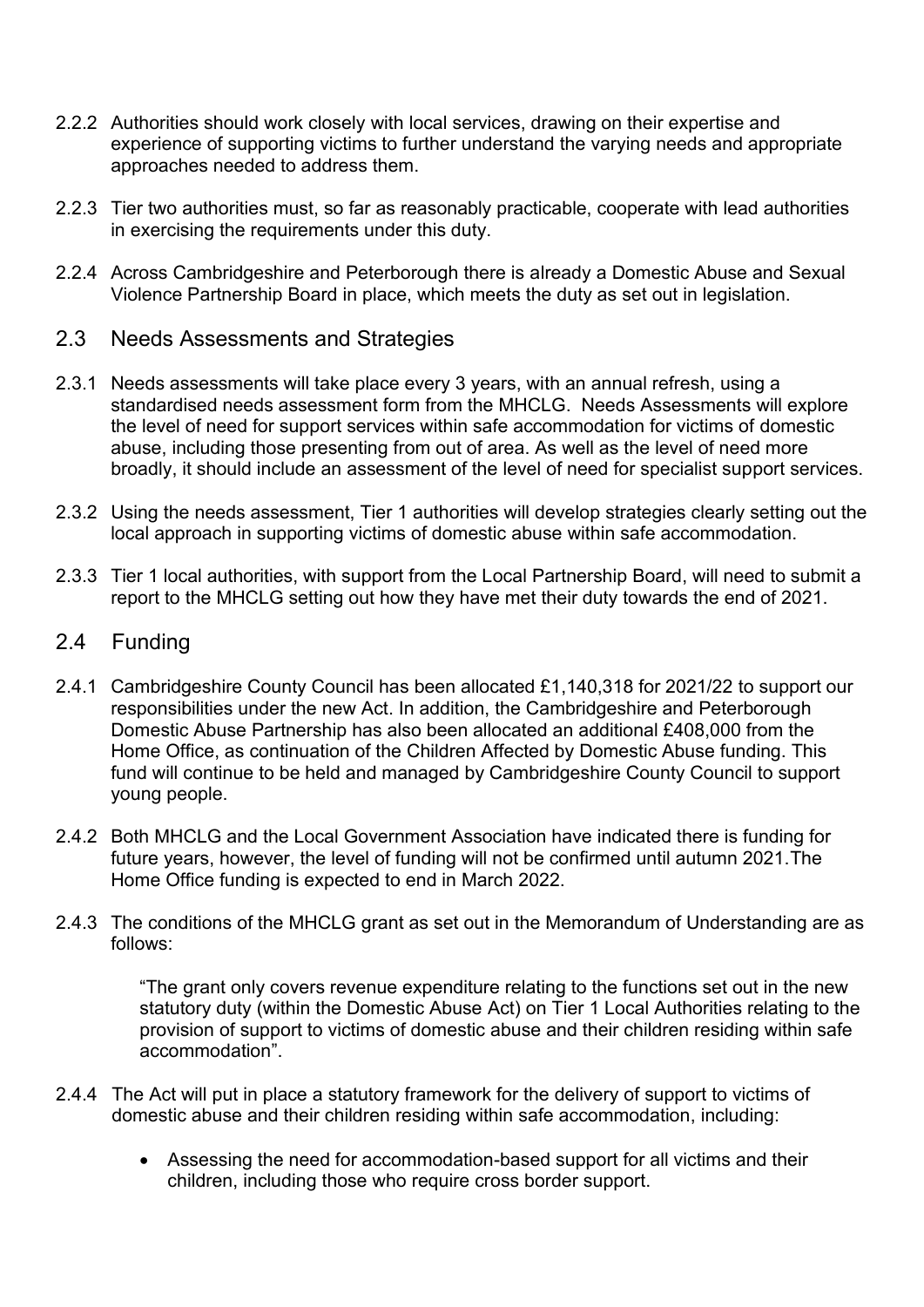- Preparing and publishing strategies for the provision of support to cover the locality and diverse groups of victims.
- Giving effect to strategies by making commissioning/de-commissioning decisions to meet the support needs of victims and their children.
- Monitoring and evaluating local delivery of the strategy.
- Reporting back to Central Government; expected to include:
	- $\circ$  Reporting on local delivery setting out how the functions have been executed under the new duty (including reporting on strategy), as well as how partnership working has been approached working across key agencies and across neighbouring areas.
	- o Evidence that adequate needs assessments have been undertaken.
	- o Evidence that local strategies are in place and working effectively.
	- o Evidence that local commissioning decisions have been informed by needs assessments and that there is adequate suitable provision.
	- o An evaluation of the impact of decisions locally including service delivery outcomes.
	- o Evidence on spend and feedback on delivery, including challenges faced and best practice.
- 2.4.5 A full needs assessment is taking place as described above to identify gaps in current provision, but the following have already been identified as the key challenges for the local Domestic Abuse system:
	- Provision of easily accessible accommodation to those at risk of abuse and their children but safe to stay within the county if provided with additional support.
	- Provision of therapeutic support to victims and their children who have experienced domestic abuse.
	- Ensuring greater support is provided to the housing sector and the health sector to improve awareness and support to those experiencing domestic abuse.
	- Ensuring a consistency of support across both urban and very rural areas, as rurality provides challenges for this work.

### 2.5 Use of Funding

2.5.1 The Domestic Abuse Partnership Team have consulted with district and city councils, specialist domestic abuse providers, the Office of the Police and Crime Commissioner, the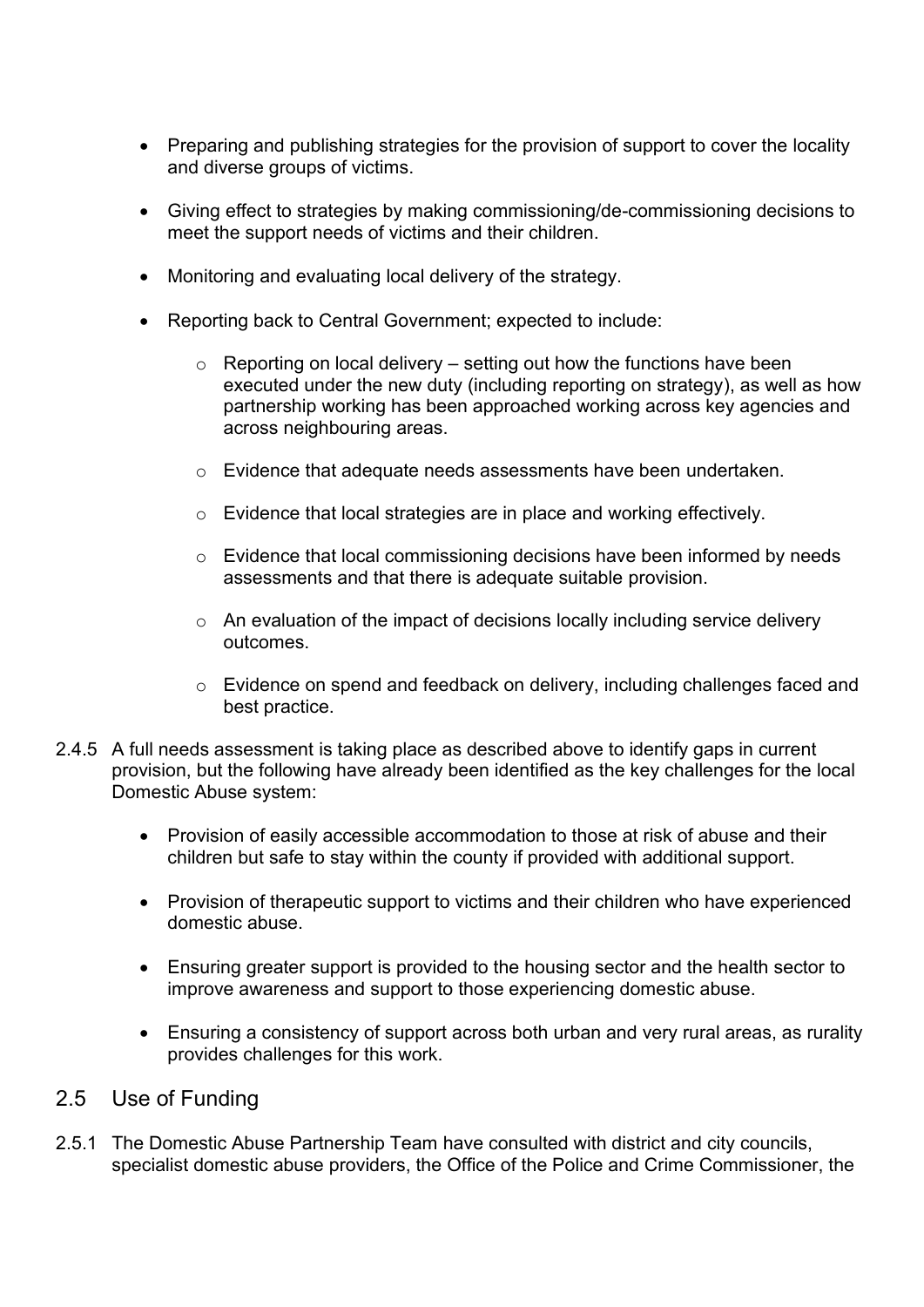Local Government Association, MHCLG and the Regional Housing Board to develop a plan for prioritising the use of the funding during 2021/22. We believe the proposals will develop a consistent offer across the area and are in addition to our current services of refuge accommodation across the county, Independent Domestic Violence Adviser (IDVA) and outreach domestic abuse services. The priorities for spend are summarised as follows:

## 2.5.2 Dispersed Safe Accommodation

- i. This will not replace in any way the need for refuge accommodation for those at immediate risk of harm. This accommodation will increase the options and choice for survivors and is purely for residents in this area who are being abused.
- ii. This investment will provide access to safe accommodation for victims/survivors and their children who are not able to live in a communal facility, people who need a carer, large families, those with disabilities, people with pets, male victims, families with teenage boys (many refuges will not allow boys over the age of 12), people from the LGBT+ community, and Black, Asian and Minority Ethnic victims whose needs are not met with traditional refuges.
- iii. Being supported in these homes means the survivor may be able to maintain their occupation where this is assessed as safe. Survivors can still access their support network if safe to do so, and they would have regular support provided by Housing IDVAs. The Housing IDVAs would support them to move back to their own homes with all safety measures in place, where this is safe to do so.
- iv. Homes will be sought from landlords for a period of a year, which would be extended on announcement of further funding. The properties would be furnished and available across the county, with an aim of a minimum of two properties per tier 2 local authority area (10 in total) and building upon this number.
- v. The scheme gives a client and their family a chance to take a breath and make those life changing decisions in an environment that is self-contained, is homely and safe. During their stay in our accommodation the officers will support the clients to look at their long-term plans for housing and work with them to find their forever home.
- vi. A Programme Manager will oversee the development of this work and will work closely with district council housing teams, specialist domestic abuse services and a range of other partners. This post will be an initial 12-month contract with the option to extend if funding is in place. This post will manage the team of Housing IDVAs.

#### 2.5.3 Housing IDVAs

- i. There will be a team of five Housing IDVAs (one for each district or city council area). Where a district or city council Housing Advice team become aware they are working with someone suffering domestic abuse they will refer into the team, with the IDVA focussing on safety and options, and housing officers taking the lead for their housing. These posts will be trained to IDVA standard.
- ii. These post holders will support the victims/survivors in the Dispersed Safe Accommodation. The posts will be for 12 months with the option to extend.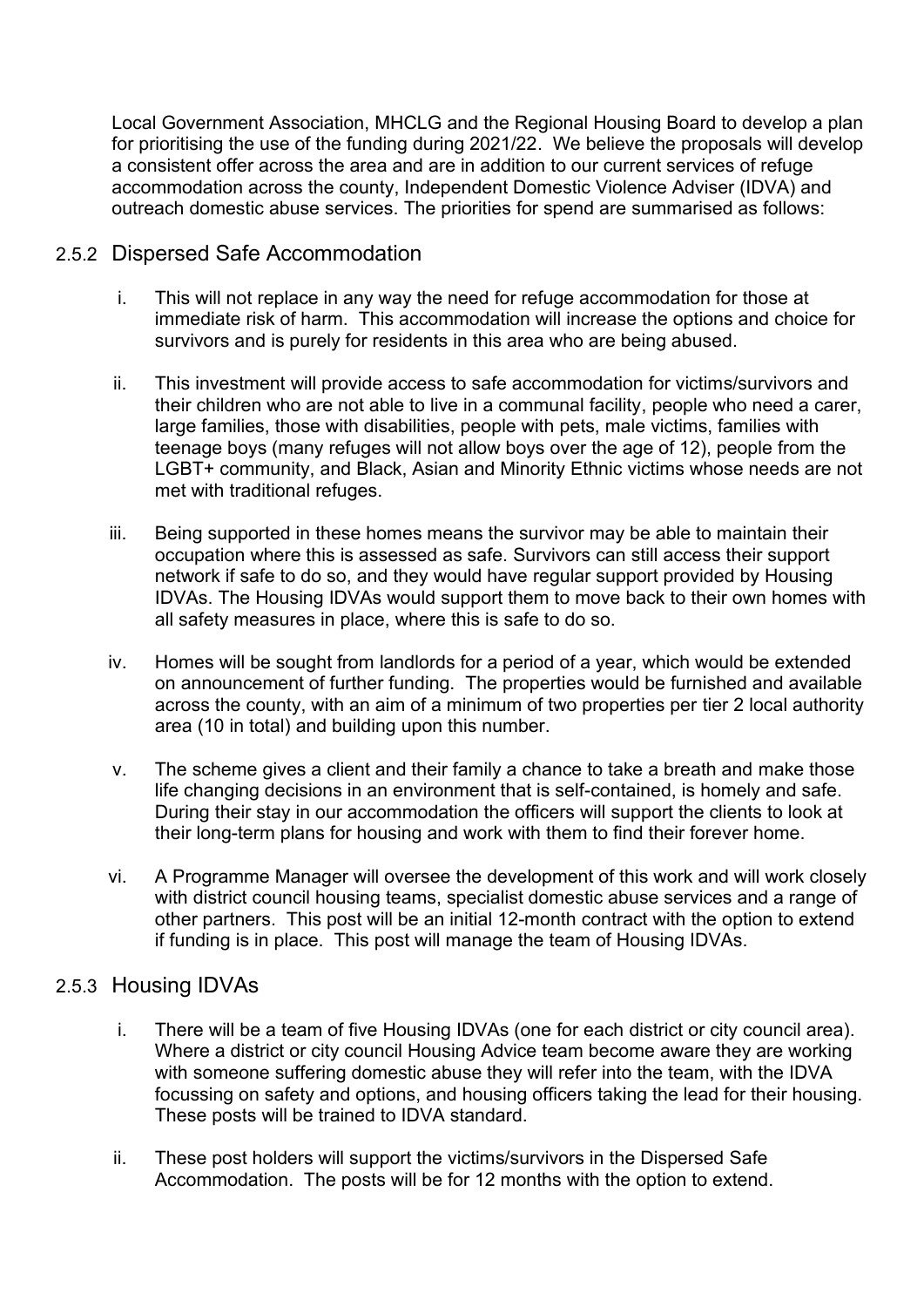## 2.5.4 Refuge Support Costs

The MHCLG funding will enable continuation of the funding of refuge provision across Cambridgeshire. There are currently 3 refuges across the county, and the current providers are Cambridge Women's Aid and Refuge. These contracts end in March 2022 and members are asked to agree to the recommissioning of this provision for April 2022 onwards. It is proposed that this would be a joint commissioning process with Peterborough City Council.

## 2.5.5 Housing First

Housing First is managed within the County Council and is an approach which uses stable housing to support people experiencing complex issues to improve their outcomes. The proposal is to have a Housing First role focussing on those who have suffered domestic abuse and find it difficult to engage with standard support services due to multiple disadvantages. This post will link with the IDVA service and would receive specialist training and support.

#### 2.5.6 Flexible Funding

Flexible funding supports victims/survivors to achieve or maintain safe and secure housing. It is low-barrier and does not require victims/survivors to provide evidence of abuse. Unlike most other funding sources, there is no set list of what will be funded and victims/survivors are encouraged to ask for whatever will make the most difference to their housing situation and their lives, in order that the victim/survivor and their children can stay safe.

#### 2.5.7 Additional security

The Bobby Scheme works with specialist domestic abuse specialists to enable households at risk of further domestic abuse to remain in their own homes and reduce repeat victimisation through the provision of enhanced security measures. This funding would go towards the support costs of the security advisers and recruitment of an additional post.

# 2.5.8 Children's Workers within Refuges

These posts work with children in the Refuges and their mothers to rebuild relationships and to help the children cope and recover from the abuse they have experienced.

#### 2.5.9 Therapeutic Support for those in Safe Accommodation

Around a third of female suicides are driven by their experience of domestic abuse and we are working with mental health organisations to improve knowledge of suicide and domestic abuse from both sides. This funding will enable provision of specialist therapeutic support to enable victims to better cope and recover from the abuse they have experienced.

#### 2.5.10 DAHA Support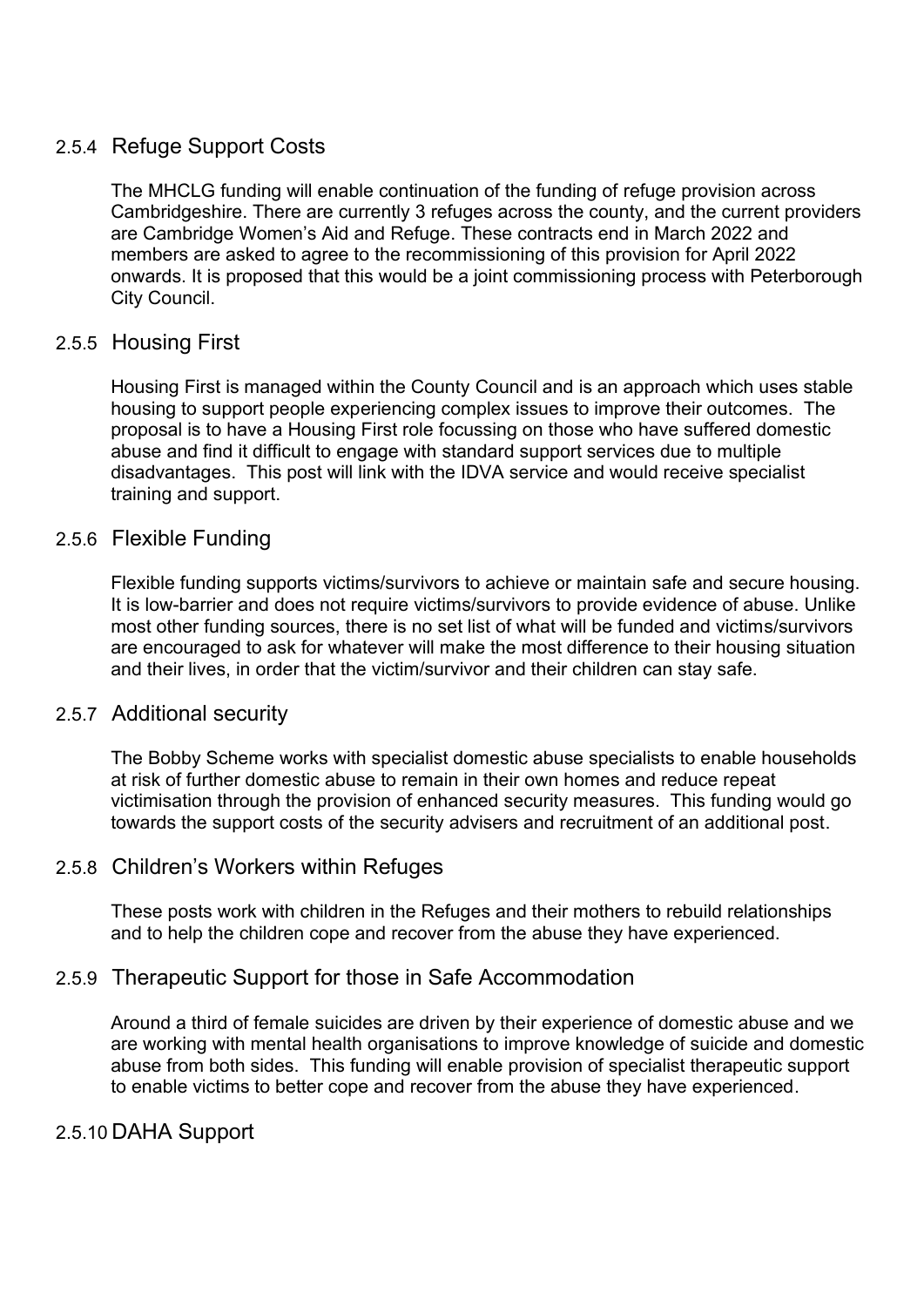The Domestic Abuse Housing Alliance's (DAHA) mission is to improve the housing sector's response to domestic abuse through the introduction and adoption of an established set of standards and an accreditation process. This funding will extend the DAHA Support post, to support Housing Associations and Local Authorities to gain DAHA Accreditation, as well as additional support to those authorities and Housing Associations seeking accreditation.

#### 2.5.11 Managed Reciprocals

This would fund administration and promotion of the managed reciprocals scheme across the county, which facilitates tenancy moves across districts in Cambridgeshire.

#### 2.5.12 Therapeutic Support for children experiencing domestic abuse

This funding would provide counselling and therapeutic support for children who have experienced domestic abuse.

### 2.5.13 Additional Outreach Support in Huntingdonshire and Fenland

Funding would be invested in additional outreach support to ensure victims/survivors were identified and could access support at the earliest possibility.

#### 2.5.14 Needs Assessment and Commissioning

A requirement of the Domestic Abuse Act is the production of a Needs Assessment and Strategy in August 2021, and this funding will enable specialist research support to ensure the Needs Assessment is as effective as possible.

#### 2.6 White Ribbon Accreditation

- 2.6.1 As members will be aware the White Ribbon Campaign is part of a global initiative to end male violence against women. Cambridgeshire County Council recently gained reaccreditation, and there is a coordinated plan across our human resources, communications, and community safety teams to promote these messages, which are embedded within the newly reviewed "Respect at Work" Policy.
- 2.6.2 Traditionally, the council has identified a lead Member to champion this work, and the Committee is asked to consider this in the separate report on Appointments to Outside Bodies and Internal Advisory Groups and, if supported, nominate a Member to fulfil this function. We will also be seeking further White Ribbon Ambassadors who have a formal role to promote and champion the programme.

#### 2.7 Impact of Covid-19

2.7.1 The impact of COVID-19 on increased reporting of domestic abuse has been well documented in the media, with national charities and organisations reporting increases in referrals and calls for help. This picture has been replicated locally with an 18% increase in referrals to the IDVA Service compared to the previous year. There have been particular increases in referrals for young people (+64%) and A8 Eastern European referrals (+109%).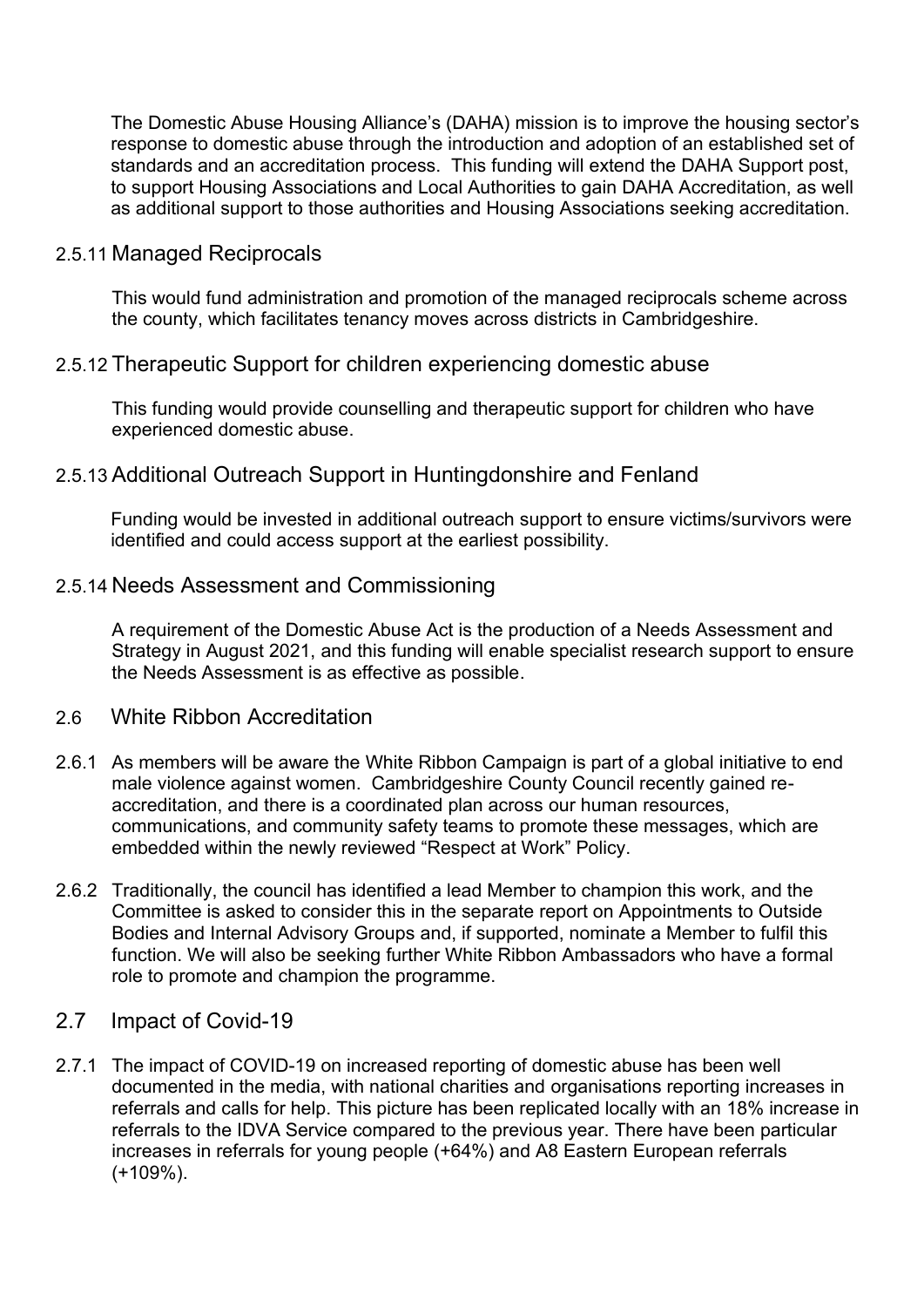- 2.7.2 The IDVA Service has also achieved an engagement rate of 75% (target 70%) with a repeat referral rate of 32%.
- 2.7.3 Outreach services have also seen an increase in referrals with an increase from 557 to 802 for Refuge and 567 to 977 for Cambridge Women's Aid, compared to the previous year. This has been an increase of 39% and 72% respectively.
- 2.7.4 The Domestic Abuse and Sexual Violence Partnership is in the process of compiling their Annual Report for 2020/2021 which will be published and circulated once complete.

# 3. Alignment with corporate priorities

3.1 Communities at the heart of everything we do

This report sets out a range of measures and interventions that are designed to support victims of domestic abuse to remain living independently and within their communities. The proposals have been developed following expansive partnership dialogue informed by the experiences of affected residents.

3.2 Good quality of life for everyone

The measures and investments set out in this report are designed to ensure victims of domestic abuse are provided with all the support necessary to enable them to recover and, eventually, to improve their outcomes.

3.3 Helping our children learn, develop and live life to the full

It is estimated that between a quarter and a third of children have been exposed to domestic abuse at some point during their lives. The investment proposals described in this report will help to focus on young people ensuring they are more able to achieve their full potential.

3.4 Cambridgeshire: a well-connected, safe, clean, green environment

There are no significant implications for this priority

3.5 Protecting and caring for those who need us

The measures set out in this report are designed to ensure the individual and collective needs of victims of domestic abuse are front and centre in our response to them.

# 4. Significant Implications

4.1 Resource Implications

The report above sets out details of the resource implications in section 2.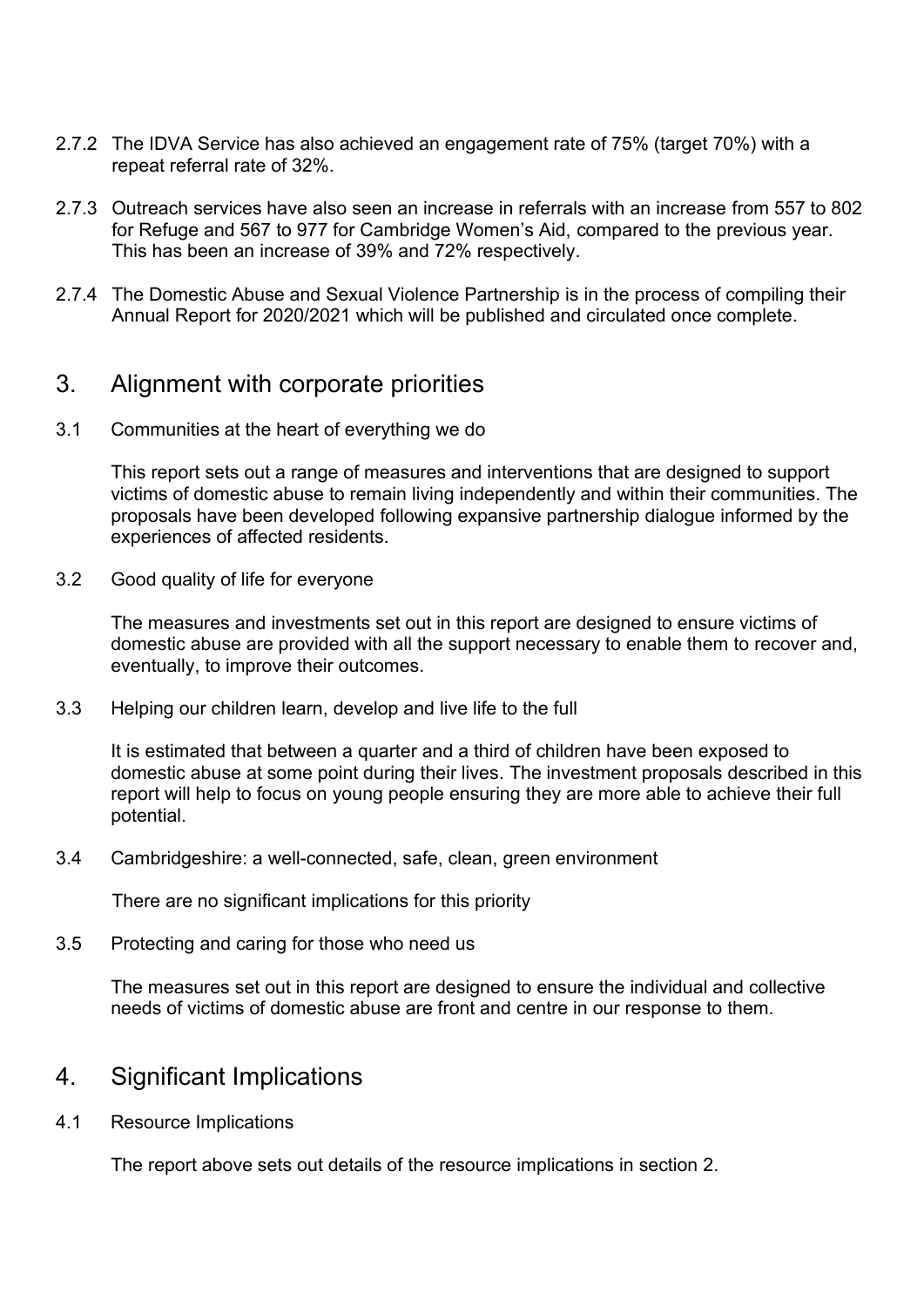4.2 Procurement/Contractual/Council Contract Procedure Rules Implications

Procurement and contract procedure rules will need to be followed when commissioning the new services described in the paper. The dispersed accommodation scheme will be managed through the local authority and by staff employed through Cambridgeshire County Council.

4.3 Statutory, Legal and Risk Implications

The report above sets out details of the statutory, legal and risk implications in section 2.

4.4 Equality and Diversity Implications

Domestic Abuse and Sexual Violence are highly gendered crimes, therefore there will be greater impact on female residents in Cambridgeshire. Any public awareness activity will make it clear that the issue includes violence against men and boys, as well as women and girls.

4.5 Engagement and Communications Implications

White Ribbon accreditation and future activity will require support from the community engagement and communications teams, both of which are represented on the White Ribbon Working Group.

4.6 Localism and Local Member Involvement

White Ribbon reaccreditation will involve the continued engagement of the Member Champion and by Members more generally.

4.7 Public Health Implications

Violence is a public health issue at individual and population levels. The DASV Partnership and White Ribbon campaign will help increase awareness and understanding of this particular violence issue and awareness raising is an important element for the delivery of the wider Domestic Abuse Strategy.

Have the resource implications been cleared by Finance? Yes Name of Financial Officer: Martin Wade

Have the procurement/contractual/ Council Contract Procedure Rules implications been cleared by the LGSS Head of Procurement? Yes Where expenditure with external bodies takes place the Public Contracts Regulations and the Contracts Procedures, must be followed Name of Officer: Henry Swann

Has the impact on statutory, legal and risk implications been cleared by the Council's Monitoring Officer or LGSS Law? Yes